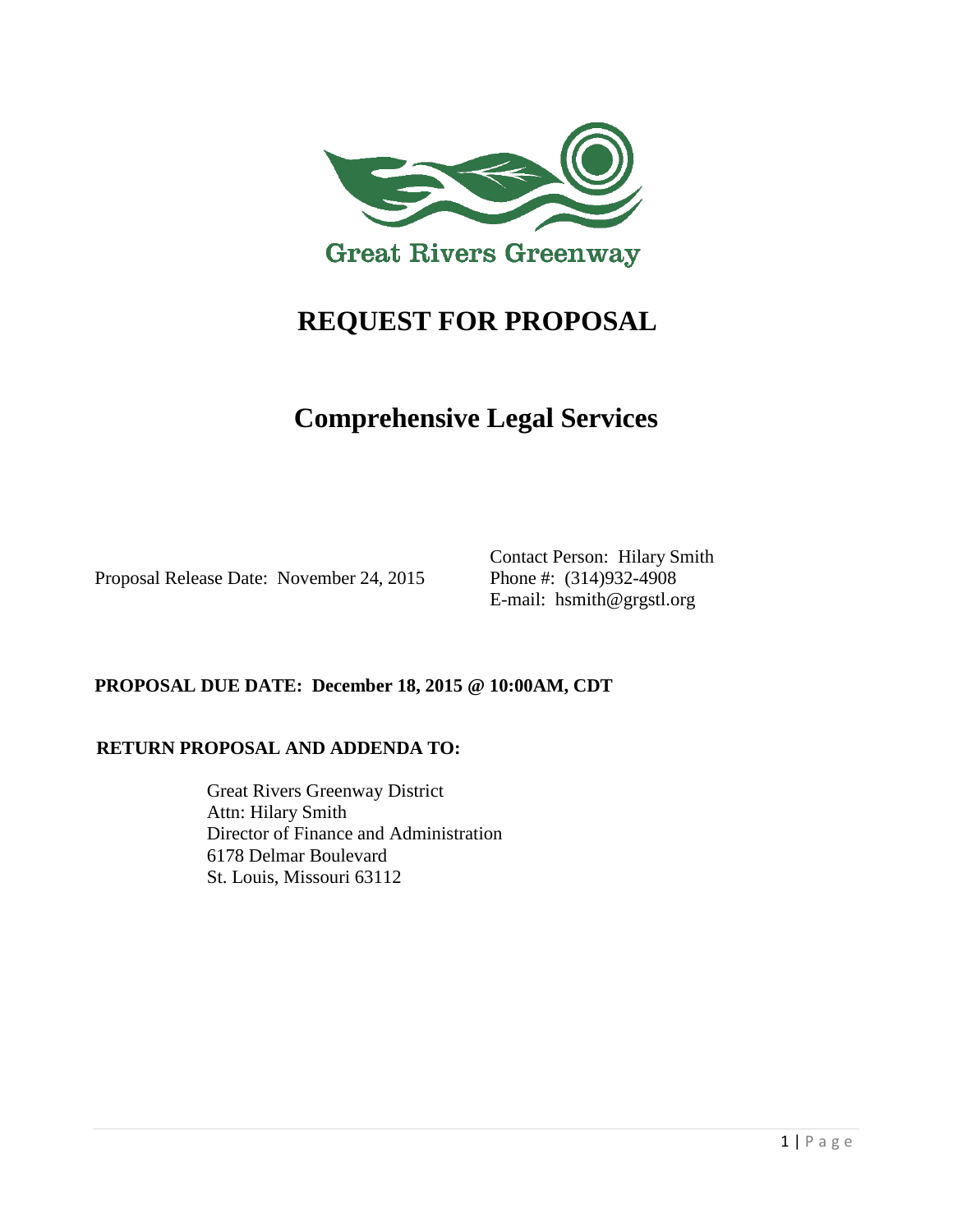#### **REQUEST FOR PROPOSAL COMPREHENSIVE LEGAL SERVICES**

The Great Rivers Greenway District is inviting sealed proposals for: Comprehensive Legal Services.

Proposals must be received at the District Office, 6178 Delmar Boulevard, St. Louis, Missouri 63112, to arrive no later than the date and time listed below in a sealed envelope that is plainly worded:

#### **SEALED PROPOSAL FOR: COMPREHENSIVE LEGAL SERVICES DATE DUE: December 18, 2015 @ 10:00AM, CDT**

It is the responsibility of the offeror to ensure timely delivery of the proposal. Any proposal received after the proposal closing time will be returned unopened. Unsigned proposals will be considered non-responsive and will be rejected.

Proposals shall be opened publicly at 10:00AM CDT on December 18, 2015 at the District Office, which is at 6178 Delmar Boulevard. The name of each Firm shall be publicly read and recorded. All other information contained in the Proposal shall be held confidential. Proposals will not be available for public inspection until a contract is awarded. You are invited to attend the Proposal opening.

The initial period of the contract shall be one (1) year beginning on the date of award. The District reserves the option to renew the contract for a total of four (4) additional years on an annual basis or a portion thereof. Annual renewals thereafter shall be based solely on the determination of the District as to the performance, costs and general quality of the services provided by the successful Firm or Firms selected. Prices shall be firm for the first initial year and prices for the four (4) subsequent years are based on the Firm's response to the RFP. Preference may be given to those Firms who hold prices for additional years. Submittal are confidential.

Please refer questions regarding this proposal to Hilary Smith at 314-932-4908

#### **IMPORTANT DATES**

| REQUEST FOR INTERPRETATION DUE December 9, 2015                                  |  |
|----------------------------------------------------------------------------------|--|
| RETURN DATE & TIME OF PROPOSAL - PUBLIC OPENING December 18, 2015, 10:00 AM, CDT |  |
|                                                                                  |  |
| BOARD DECISIONFebruary 9, 2016                                                   |  |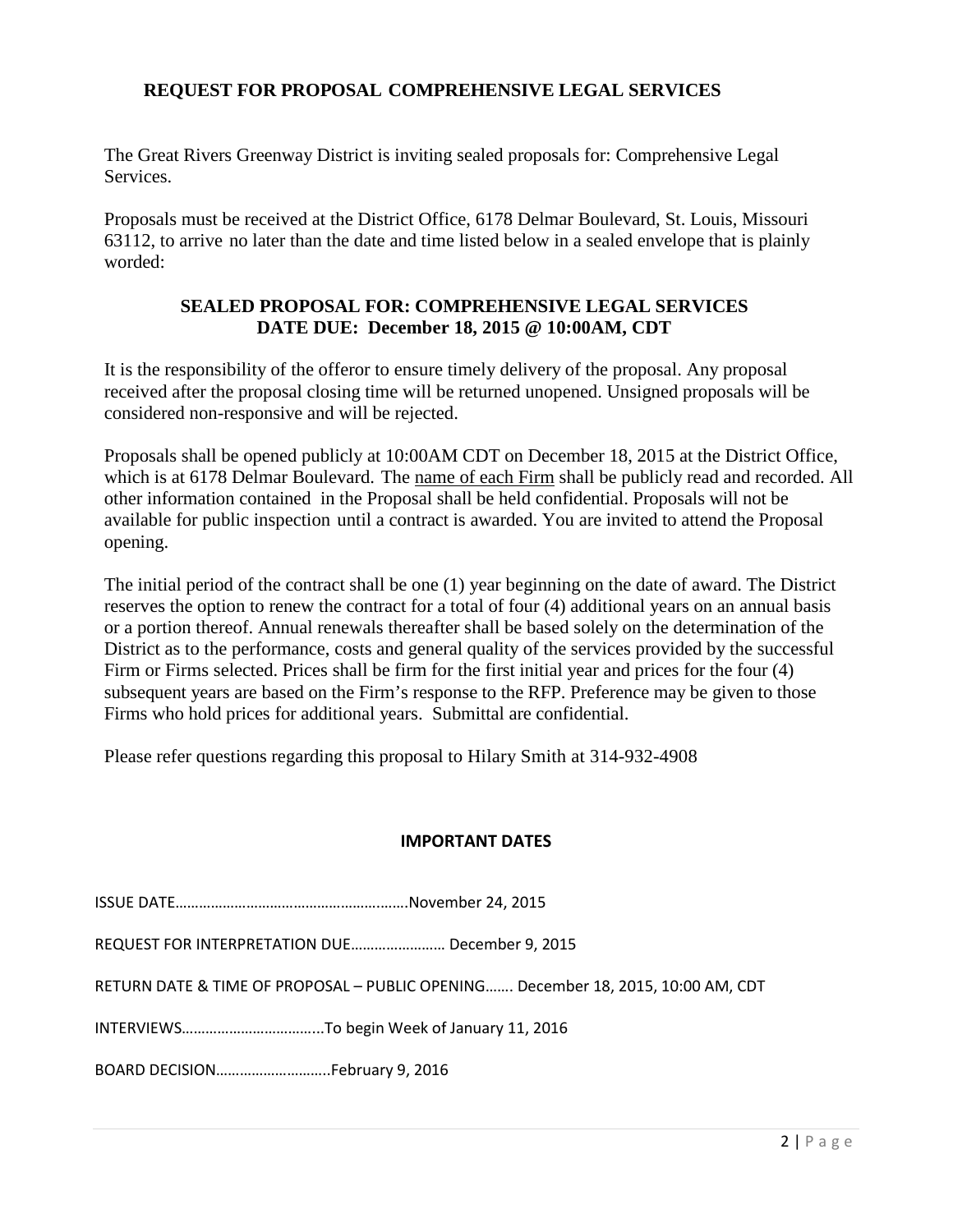

# **BACKGROUND OF THE DISTRICT**

The Great Rivers Greenway District (hereafter the "District") is a multi-jurisdictional special park district serving as a political subdivision of the state of Missouri. The District was created in 2000 through a public referendum in the City of St Louis, St. Louis County, and St. Charles County. Great Rivers Greenway District is making the St. Louis region a better place to live by developing the River Ring, a 600-mile system of interconnected greenways, parks and trails. Through this effort, the District works to provide active transportation alternatives, preserve nature, improve health and increase the economic vitality of the St. Louis region.

The District is an equal opportunity employer.

### **OVERVIEW OF THE DISTRICT**

**BOD:** 12 Appointed Board Members, Regular meetings held once per month **Budget:** Board Approved 2015 Capital and Operating Budgets of \$22 million and Revenue Budget of \$30 million

**Employees:** 18 full-time employees, 3 part-time employees, 3-4 temporary employees and interns

**Employee Benefits:** Medical, dental, short and long term disability, and life insurance along with a Defined contribution plan provided to staff who regularly work 30 or more hours per week.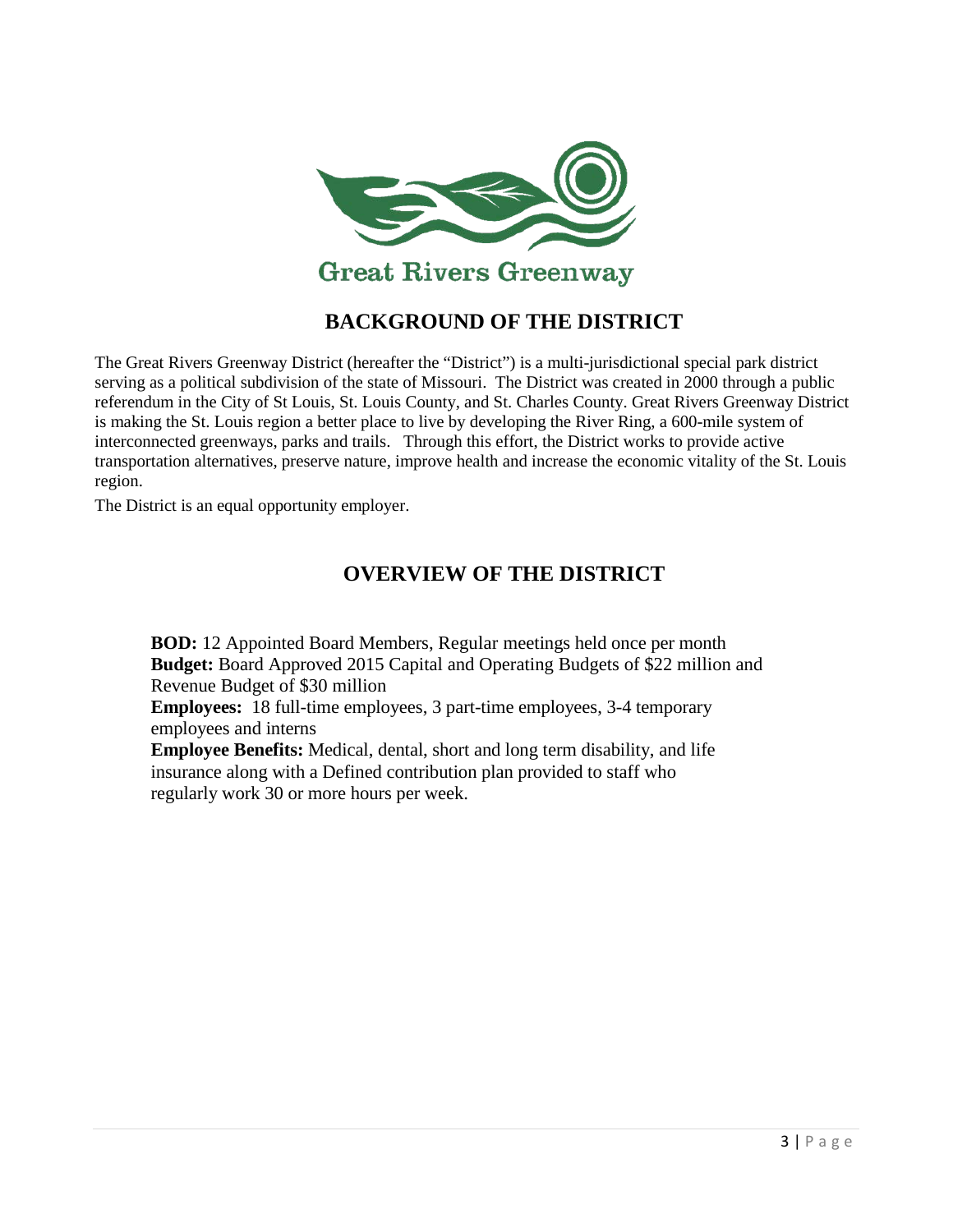## **I. GENERAL REQUIREMENTS**

- 1. The District will receive sealed Proposals from qualified law Firms for providing **Comprehensive Legal Services**.
- 2. The purpose of this Request for Proposal (RFP) is to establish the requirements for providing Comprehensive Legal Services, and to solicit Proposals from reputable, licensed law Firm or Firms or individuals (hereafter "FIRM") who are members of, and in good standing with, The Missouri Bar for providing such legal services. The District will entertain Proposals from Firms or attorneys who may be called upon to provide comprehensive legal services on an as-needed basis at an amount and according to the terms fixed by their agreement. The RFP requests a great amount of detail to avoid delays, misunderstanding, and to simplify the evaluation of the Proposals. The Firm is requested to respond to each specification.
- 3. The Firm must submit a complete Proposal covering all requirements identified in this RFP package in order to be considered. All Proposals will be carefully scrutinized to ensure that such requirements can be met. Proposals submitted must be the original work product of the Firm. One Proposal (five copies plus 1 copy on compact disk or thumb drive) per Firm will be accepted.
- 4. Six (6) copies; one (1) original and four (4) copies and a (1) PDF or Word document copy on compact disk (CD) or thumb drive of the Proposal shall be sealed and plainly marked on the envelope with the name "**COMPREHENSIVE LEGAL SERVICES**" and delivered to:

Great Rivers Greenway District Attn: Hilary Smith Director of Finance and Administration 6178 Delmar Boulevard St. Louis, Missouri 63112

- 5. Proposals will be received until **10:00AM , CDT, December 18, 2015.** Electronic or facsimile offers will not be considered in response to this RFP, nor will modifications by electronic or facsimile notice be accepted. Public opening will occur at **10:00AM CDT on December 18, 2015** at District Office, located at 6178 Delmar Boulevard, St. Louis, Missouri 63112.
- 6. The Firm shall insure its Proposal has been received by the District prior to the deadline date and time. It should not be assumed by the Firm that its Proposal envelope sent by US mail, UPS, FedEx or any other currier will be in the correct hands by the Proposal deadline. Be sure to mark the outside of the currier envelope with **COMPREHENSIVE LEGAL SERVICES.** A Proposal envelope incorrectly marked on the outside is subject to misrouting within the District and may not be in the correct hands by the RFP deadline.
- 7. The information presented in the RFP is not to be construed as a commitment of any kind on the part of the District. There is no expressed or implied obligation or the District to reimburse responding Firms for any expenses incurred in preparing Proposals in response to this request. All costs incurred shall be the sole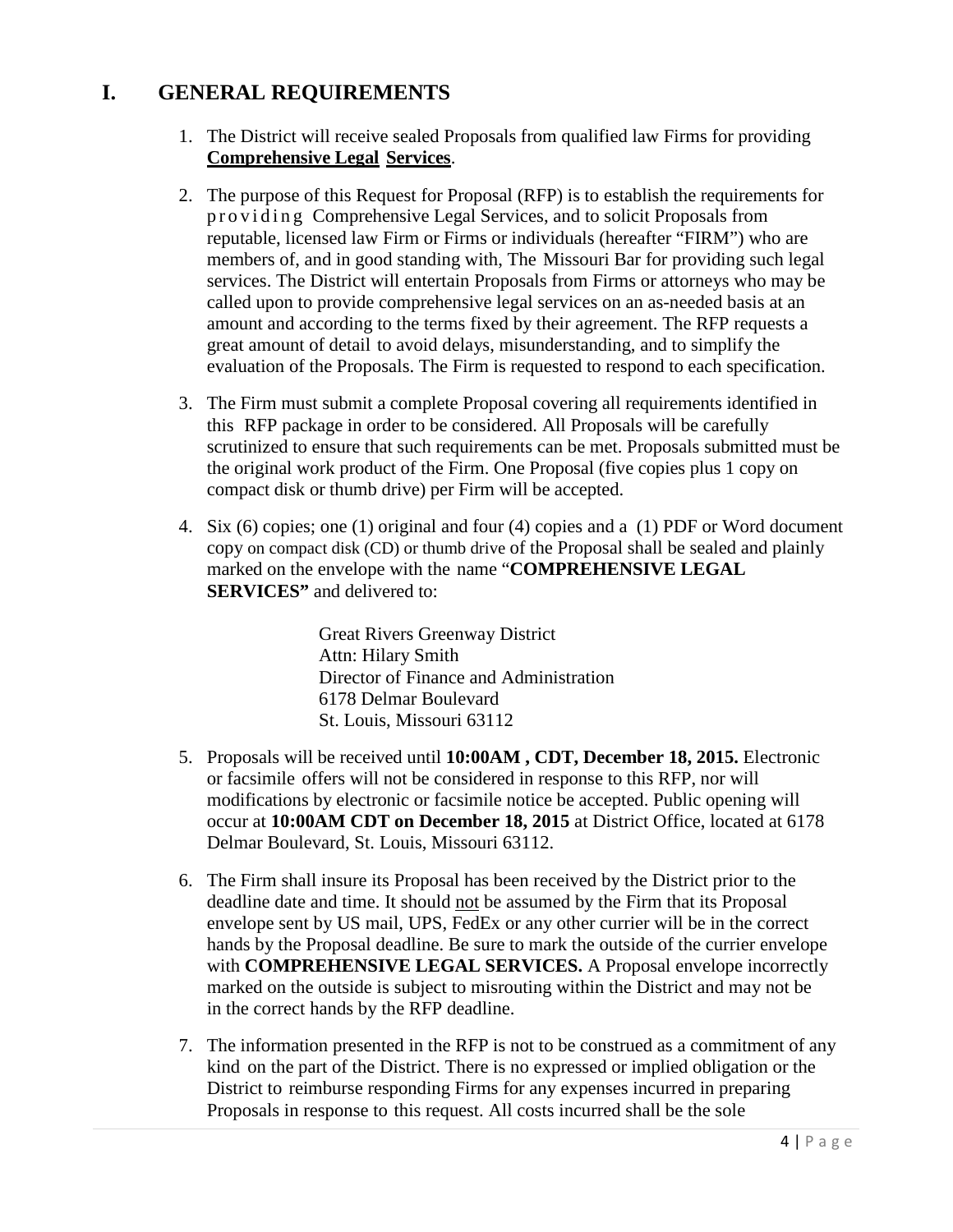responsibility of the Firm.

- 8. All Proposals must be submitted on the District forms as specified and provided in the RFP. Those Proposals submitted on forms other than the enclosed may be rejected. Alternate Proposals that significantly deviate or modify the concept and ultimate objectives of this Proposal will not be considered. Non-compliance with RFP specifications may disqualify Proposals from further consideration. The District, in its sole discretion, will determine whether there is non-compliance.
- 9. Any explanation or statement that the Firm wishes to make must be contained with the Proposal but shall be written separately and independently of the Proposal must be and attached thereto. Unless the Firm so indicates, it is understood that the Firm has proposed in strict accordance with the RFP requirements.
- 10. The District reserves the right to reject any or all Proposals and to waive informalities and minor irregularities in Proposals received. The District, in its sole discretion, will determine whether an irregularity is minor.
- 11. All Proposals shall be deemed final, conclusive and irrevocable and no Proposal shall be subject to correction or amendment for any error or miscalculation. No Proposal shall be withdrawn without the consent of the District after the scheduled closing time for the receipt of Proposals.
- 12. Proposals, prices, terms and conditions shall remain firm for a period of ninety (90) days from the due date for Proposals or until that time when the District takes official action on the Proposals.
- 13. The Firm is responsible for its own verification of all information provided herein. The firm must satisfy itself, upon examination of this RFP, as to the intent of the specifications. After the submission of the Proposal, no complaint or claim that there was any misunderstanding will be entertained.
- 14. No oral interpretation will be made to any Firm as to the meaning of the RFP. Any oral communication will be considered unofficial and non-binding on the District. Unauthorized contact by the Firm with other District employees or Board members regarding the RFP may result in disqualification.
- 15. Requests for interpretation must be made in writing to Hilary Smith at the District Office location no later than **3:00PM CDT December 9, 2015**. Any information given to a Firm concerning the RFP will be furnished to all Firms as an addendum to the RFP, if in the District's sole discretion such information is deemed necessary to all Firms in submitting Proposals on the RFP, or the lack of such information would be prejudicial to uninformed Firms. The Firm should rely only on written statements issued by the District in the form of an addendum to the RFP.
- 16. The District may accept one part, aspect or phase, or any combination thereof, of any Proposal unless the Firm specifically qualifies its offer by stating that the Proposal must be taken as a whole.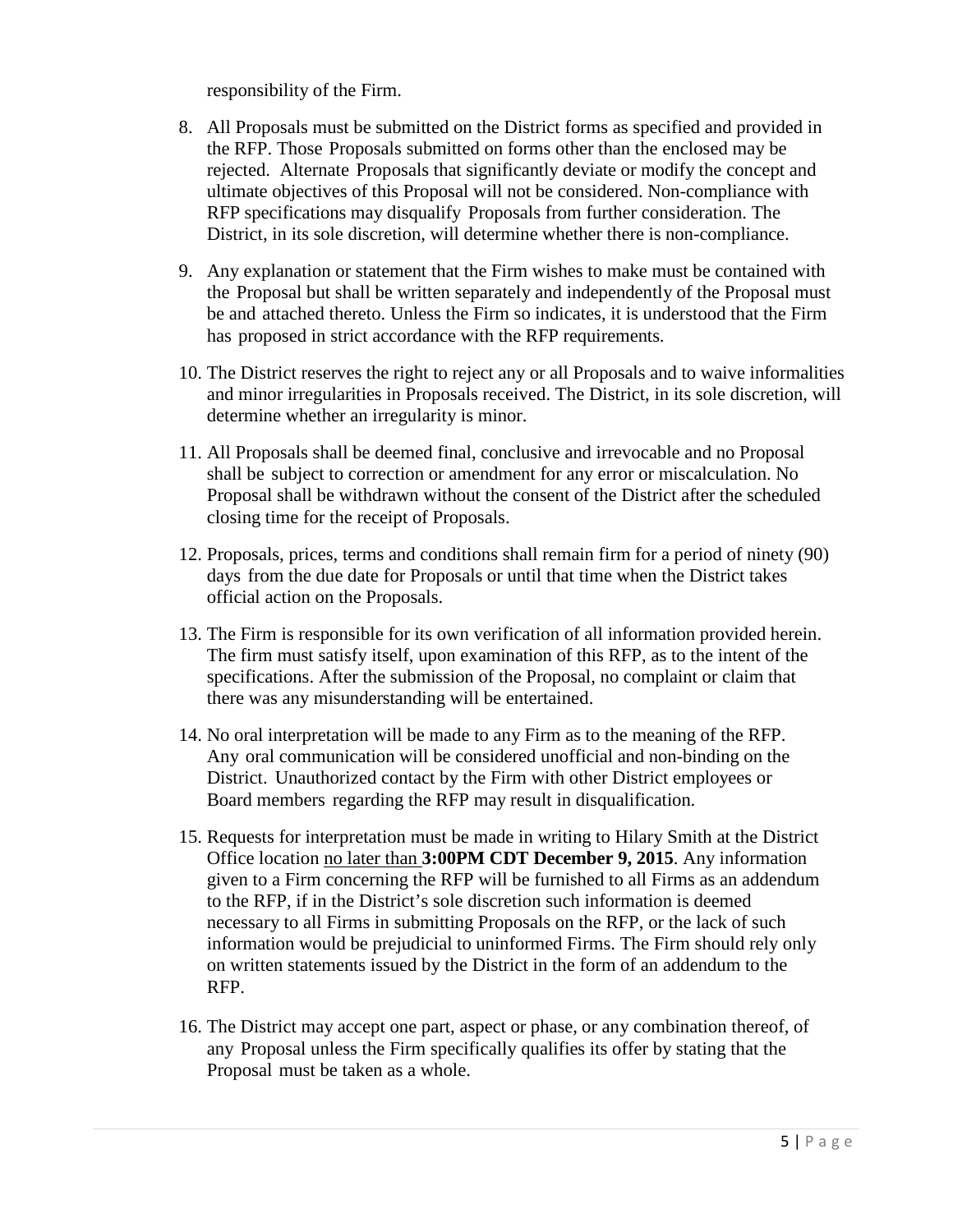- 17. The District may award a contract based upon the initial Proposals received without discussion of such Proposals. Accordingly, each initial Proposal should be submitted with the most favorable price and service standpoint.
- 18. All contractual agreements shall be subject to, governed by, and construed according to the laws of the State of Missouri.
- 19. The Firm shall not, under penalty of law and immediate disqualification of the Proposal, offer or give any gratuities, favors or anything of monetary value to an officer, employee, agent, or Board of Directors member of the District for the purpose of influencing favorable disposition toward a submitted Proposal or for any reason while a Proposal is pending or during the evaluation process.
- 20. The District makes no guarantees as to the amount of services required. The District reserves the right to review the qualifications of, and to approve in advance, any attorney within a given Firm who is assigned to provide comprehensive legal services to the District. The issuance of subsequent contracts shall be at the sole discretion of the District.
- 21. The successful firm shall not have conflicts of interest as to revenues derived from the results of transactions made on behalf of the Great Rivers Greenway District. No salaried officer or employee of the District and no member of the Board of Directors shall have a financial interest, direct or indirect, in this contract. A violation of this provision renders the contract void. The Firm further covenants that in the performance of this contract no person having such interest shall be employed to work on legal matters concerning the Great Rivers Greenway District or the District's list of vendors. The Firm should list and describe any prior or ongoing engagements or professional relationships that would constitute a potential conflict of interest, together with a statement explaining why such relationships do not constitute a conflict of interest. The Firm covenants and agrees that officers, employees, and subcontractors will have no interest, including personal financial interest, and will acquire no interest, either directly or indirectly, that will conflict in any manner with the performance of the services called for under this RFP.
- 22. No Firm shall engage in any activity or practice, by itself or with other Firms, the result of which may be to restrict or eliminate competition or otherwise restrain trade. Violation of this instruction will result in immediate rejection of the Firm's Proposal.
- 23. In the event of a conflict between the Proposal and the RFP, the District shall resolve any inconsistency in favor of the RFP. Additionally, the District shall in good faith decide all inconsistencies and/or disputes pertaining to the Proposal and the RFP. The Firm agrees to abide by the decisions of the District.
- 24. The District, in its discretion, may terminate the contract for legal services in whole or in part at any time, whenever it is determined that the successful Firm has failed to comply with or breached one or more of the terms and conditions of the contract or specifications incorporated therein and the successful Firm has failed to correct such failure or breach to the District's satisfaction within a period of fifteen (15) days after receiving written notice thereof from the District. In the event of the partial or total termination of the contract, it is hereby agreed that the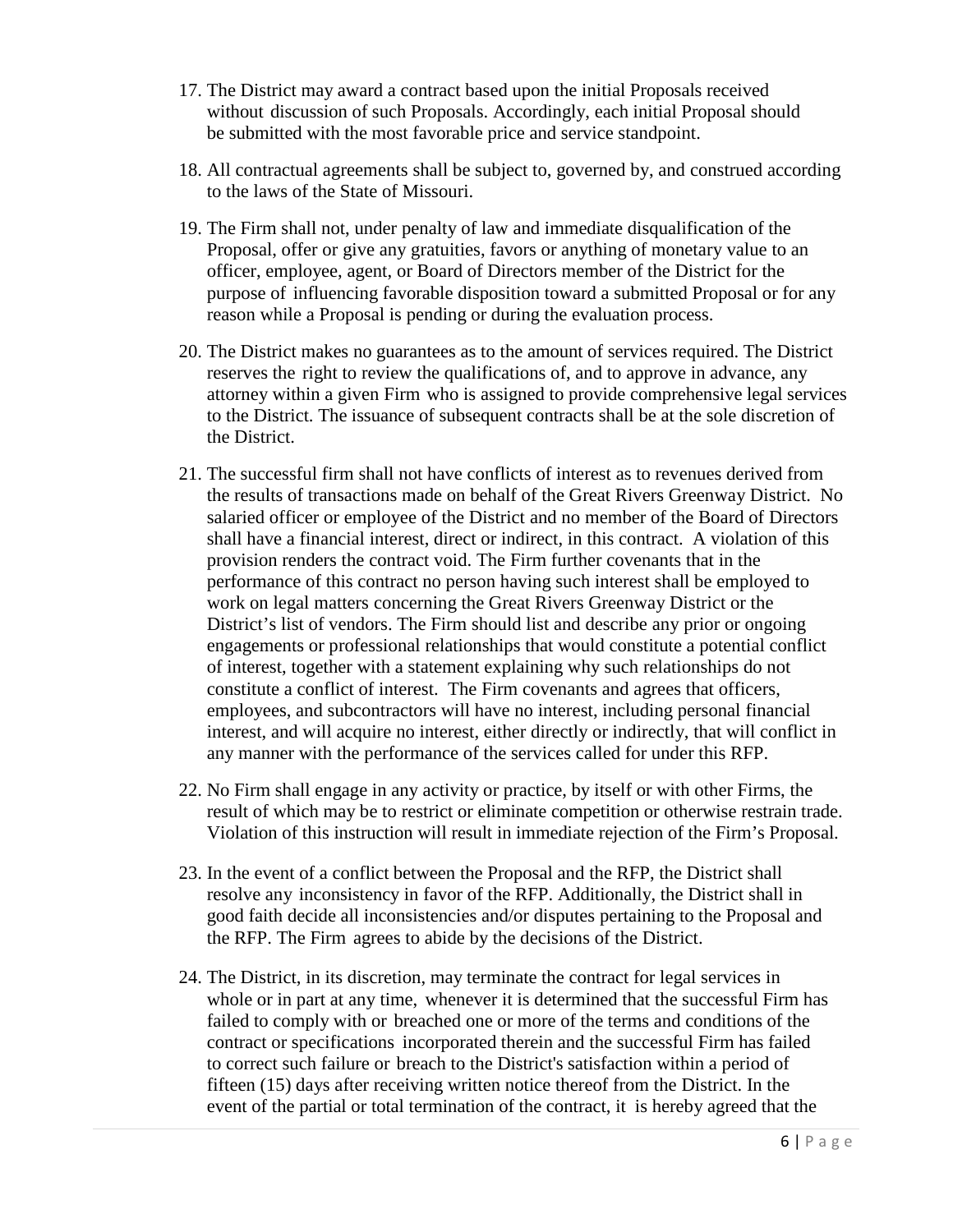District shall only be obligated to pay in accordance with the terms of the contract for materials and services, which have been accepted by the District.

25. Either party to the agreement may terminate at any time upon a 30-day written notice to other. If either party elects to terminate the agreement within the initial 3-year period, The District will require the Proposer to turn over to it, or to other designated counsel, all files and any work product produced in connection with The District's matters, except such pending matters as The District and the Proposer may agree will be handled to completion.

If the agreement is terminated, Proposer is entitled to receive just and equitable compensation for any services rendered and costs and fees paid by it.

- 26. Initial Proposals may not be withdrawn for ninety (90) calendar days from the due date for Proposals except with the express written consent of the District. If a Proposal is accepted as submitted, the final contract for legal services shall consist of the contract for legal services, this RFP, plus any addenda thereto, and the Firm's Proposal.
- 27. In the event the contract for legal services initially awarded by the District is terminated for any reason within one-hundred twenty (120) days of the due date for Proposals, the District reserves the right to negotiate and accept any other submitted Proposal.
- 28. The District shall not be responsible for any pre-contract expenses of any Firm, including the successful Firm, incurred prior to the commencement of the contract.
- 29. The submission of a Proposal will indicate the Firm has read the general and specific instructions, that the Firm understands the requirements and can supply the services specified.
- 30. No alterations, erasures or additions are to be made in the typewritten or printed matter, unless initialized in ink.
- 31. All information required by the Proposal except the signature should be typewritten and must be legible. Signatures must be handwritten. Illegible or vague Proposals will be rejected. Proposals not properly signed will be considered non-responsive.
- 32. The initial period of the contract shall be one (1) year beginning on the date of award. Prices will remain firm for the initial period. The District reserves the option to renew the contract for a total of four (4) additional years on an annual basis or a portion thereof. Annual renewals thereafter shall be based solely on the determination of the District as to the performance, costs and general quality of the services provided by the successful Firm selected. The ability to submit firm cost figures for more than the first year shall have a positive impact on the evaluation of the proposal. Preference may be given to Firms who are able to submit firm cost figures for five (5) years. However, if this is not the case, in subsequent years, prices will be subject to negotiation at the time of renewal and require approval by the District, and may result in non-renewal of the contract.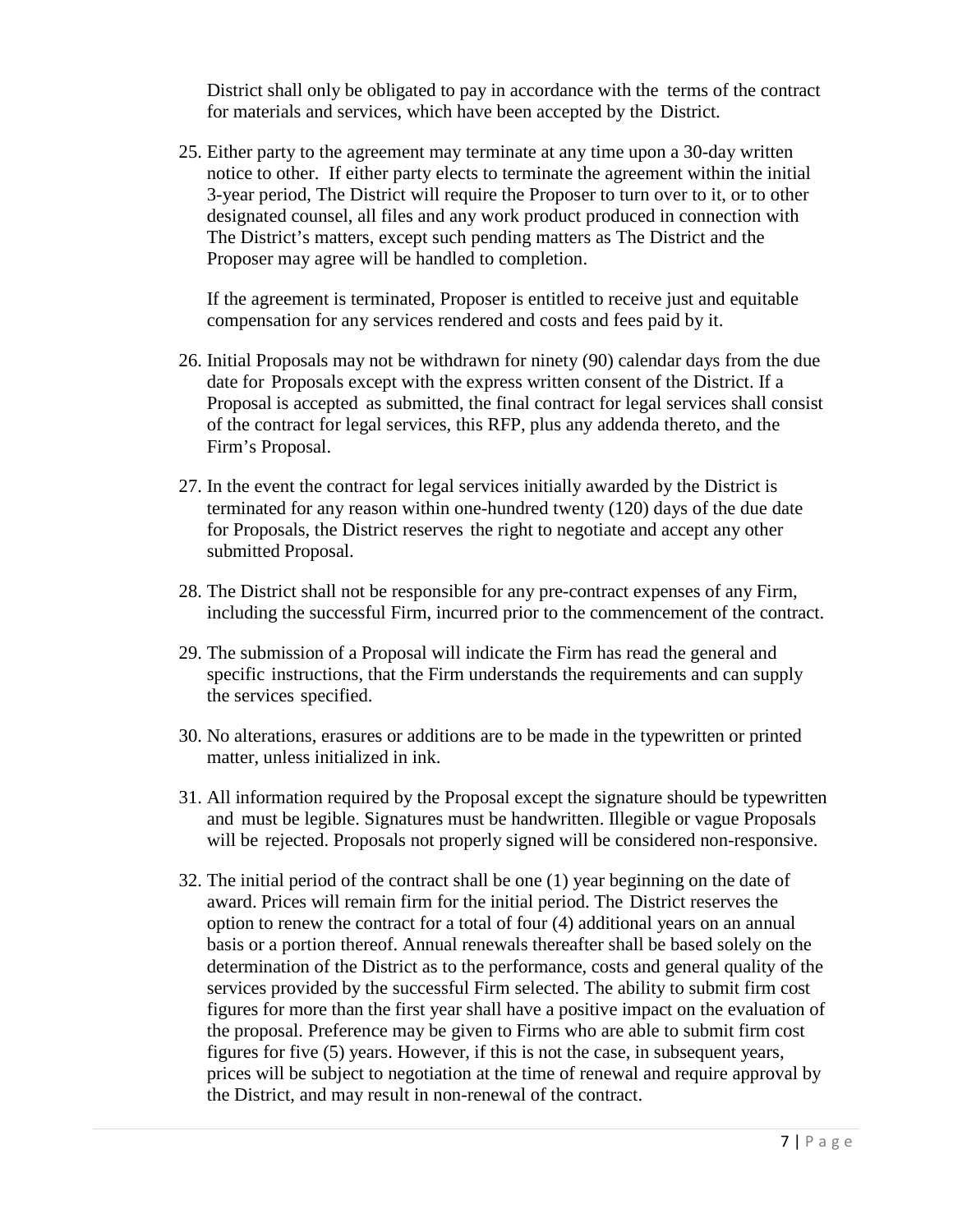- 33. Firm is prohibited from assigning, transferring, conveying, subletting, contracting or otherwise disposing of this Proposal or any resultant agreement or its rights, title, or interest therein or its power to execute such agreement to any other person, Firm or corporation without the previous written approval of the District.
- 34. During the term of representation, all counsel providing legal representation for the District shall be properly licensed to practice in the State of Missouri and in good standing with the Missouri Bar Association.
- 35. The District reserves the right of approval regarding the assignment of the Firm's personnel to represent the District. At the written request of the District, the Firm will immediately replace any personnel assigned.
- 36. The successful Firm shall be required to provide proof of and maintain:
	- a) Worker's Compensation and Employer's Liability Insurance as required by law.
	- b) Comprehensive General Liability Insurance with a limit of not less than \$1,000,000 per occurrence and \$2,000,000 aggregate coverage with a deductible of not more than \$5,000 and naming the Great Rivers Greenway District as an additional insured party.
	- c) Professional Liability Insurance including errors and omissions with a limit of not less \$2,000,000.
	- d) Professional Malpractice Insurance.
	- e) The Firm shall provide required Certificate(s) of Insurance within ten (10) days of contract award notification and maintain such insurance during the entire term of the contract.

### **II. CERTIFICATION**

By submission of this proposal the Firm certifies:

- 1. That the Firm has not paid nor agreed to pay any person, other than a bona fide employee, a fee or brokerage resulting from the award of this contract.
- 2. That the fees quoted in this proposal have been arrived at independently, without consultation, communication or agreement, for the purpose of restricting competition as to any matter relating to such fees with any other firm.
- 3. That the Firm is duly licensed to perform the work requested in this Proposal and is in good standing with the Missouri Bar Association and the State of Missouri. The Firm agrees to comply with all applicable legal provisions as set forth in the Missouri Revised Statutes, to include all federal, state and local regulations, ordinances and understands these provisions are part of any contract awarded to the Firm.
- 4. The Firm agrees to keep the information related to all District issues in strict confidence. Other than the reports submitted to the District, the Firm agrees not to publish, reproduce or otherwise divulge such information in whole or in part in any manner or form, or authorize or permit others to do so, taking such reasonable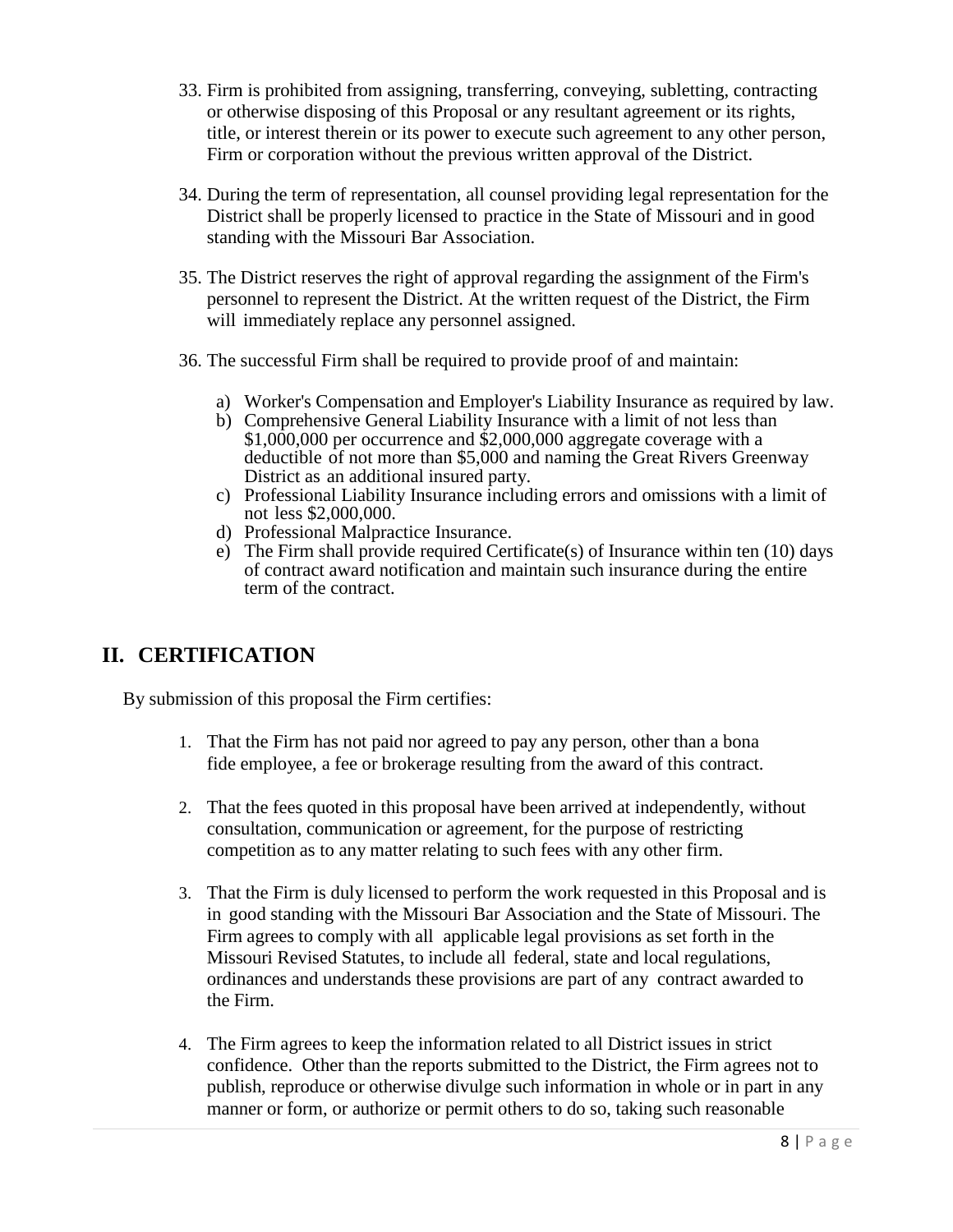measures as are necessary to restrict access to the information to those employees on its staff, Board of Director's staff or the District's staff who must have the information on a "need to know" basis.

# **III. SCOPE OF SERVICES**

The services requested may include, but are not necessarily limited to, the items identified below.

- 1. Advice, direction and representation regarding operation of the Great Rivers Greenway District in legal matters.
- 2. Investigation, legal research and writing, preparation of pleadings, legal memoranda and brief appearances before administrative boards, trial and appellate courts.
- 3. Legal advice and representation of the District in litigation on an as-required basis on any or all matters, including, but not limited to the following SCOPE OF SERVICES:

| • Board of Directors Policies and Procedures                                   | $\bullet$ EEOC                     |
|--------------------------------------------------------------------------------|------------------------------------|
| • Board of Directors Liability                                                 | • Liability                        |
| • Public Elected Officials Liability                                           | • Litigation                       |
| • Review and Interpretation of Statutes, Rules etc.                            | • Personnel and Employee Relations |
| • Sunshine Law Requests                                                        | • Labor Relations                  |
| • Vendor Actions                                                               | • Employee Contracts               |
| • Intergovernmental Agreements                                                 | • Union Contracts                  |
| • Real Estate Acquisitions/Disposals, Easements,<br><b>Leases and Licenses</b> | $\bullet$ FMLA                     |
| • Any other contracts involving interest in real<br>property matters           | $\bullet$ ADA                      |
| • Public Purchase and Lease Contracts                                          | • General Operating Procedures     |
| • Worker's Compensation                                                        |                                    |
| • Insurance Contracts                                                          |                                    |
| • Bond Counsel Services                                                        |                                    |
| • Employee Benefit Trust                                                       |                                    |
| • Construction Litigation                                                      |                                    |
| • Construction and Maintenance Liability                                       |                                    |
| • General Tort Liability                                                       |                                    |
| • General District matters as required                                         |                                    |

4. Other required services including all clerical assistance, printing and duplicating as required. District personnel will be made available, when appropriate, to provide necessary assistance such as research of historical records, or other information needed to perform comprehensive legal services for the District.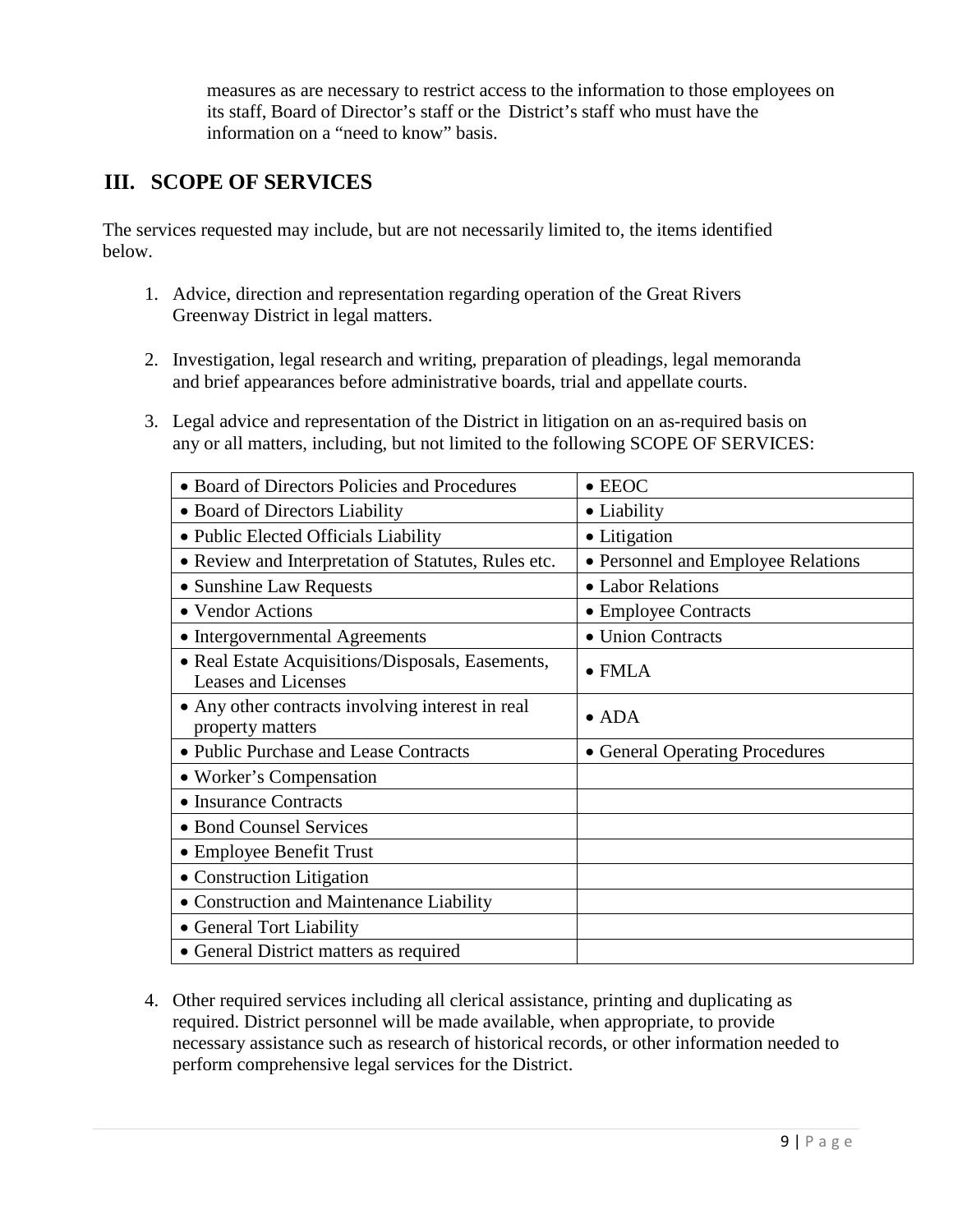# **IV. SPECIFIC INSTRUCTIONS FOR COMPLETING PROPOSAL**

In order to maximize the efficiency of the evaluation process, it is imperative that the following instructions for organizing the written Proposal be followed carefully. Listed below is the order of content as noted by tabs.

- 1. Six (6) copies; one (1) original and four (4) copies and a (1) PDF or Word document copy on compact disk (CD) or thumb drive of the Proposal will be in a binder of the Firm's choice. There is no set style binder requirement. The binder size will be determined by the amount of information provided within. Each of the five (5) binders and their information will be identical. The binder will have the following listed "TABS" 1 – 6 and will be placed in the ordered contained herein:
	- a. TAB 1 FIVE YEAR PRICE STRUCTURE **FORM** (see page 16)
	- b. TAB 2 OTHER PRICE STRUCTURES **FORM** (see page 17)
	- c. TAB 3 TERMINATION FOR DEFAULT **FORM** (see page 18)
	- d. TAB 4 FINANCIAL RELATIONSHIP/CONFLICT OF INTEREST **FORM** (see page 19)
	- e. TAB 5 DISCLOSURE OF TECHNICAL DATA **FORM** (see page 20)
	- f. TAB 6 E-VERIFY **FORM** (see page 21)
- 2. Proposal should demonstrate the firm's understanding of the scope of work required, and that it is capable of meeting these requirements. The following information must be contained in the proposal (*A firm brochure or other professional public relations pamphlets may be included as addenda to the proposal, but not in lieu of responses to information specified*).:
	- I. The complete legal name of the firm and its organizational format (partnership, limited partnership, public corporation, etc.), along with a brief history and description of the firm.
	- II. A listing of the firm's permanent office locations, including complete addresses, and phone and fax numbers.
	- III. The firm's primary areas of specialization or legal expertise.
	- IV. The firm's total number of employees by category: partners, associates, paralegals, and administrative staff.
	- V. Complete profiles of the firm's managing partner, section or practice group heads, and the attorneys who will primarily handle the Agency's matters, including: law school attended and year of graduation, dates of Bar admission/s, area/s of specialty; professional and academic recognitions, litigation and ADR experience, tenure with the firm and/or prior experience with other firms, and published articles in legal or professional magazines.
	- VI. A representative listing of major clients 2 for whom work has been performed within the last 24 months, including any governmental or other public or quasi-public entities or special purpose districts. Select from that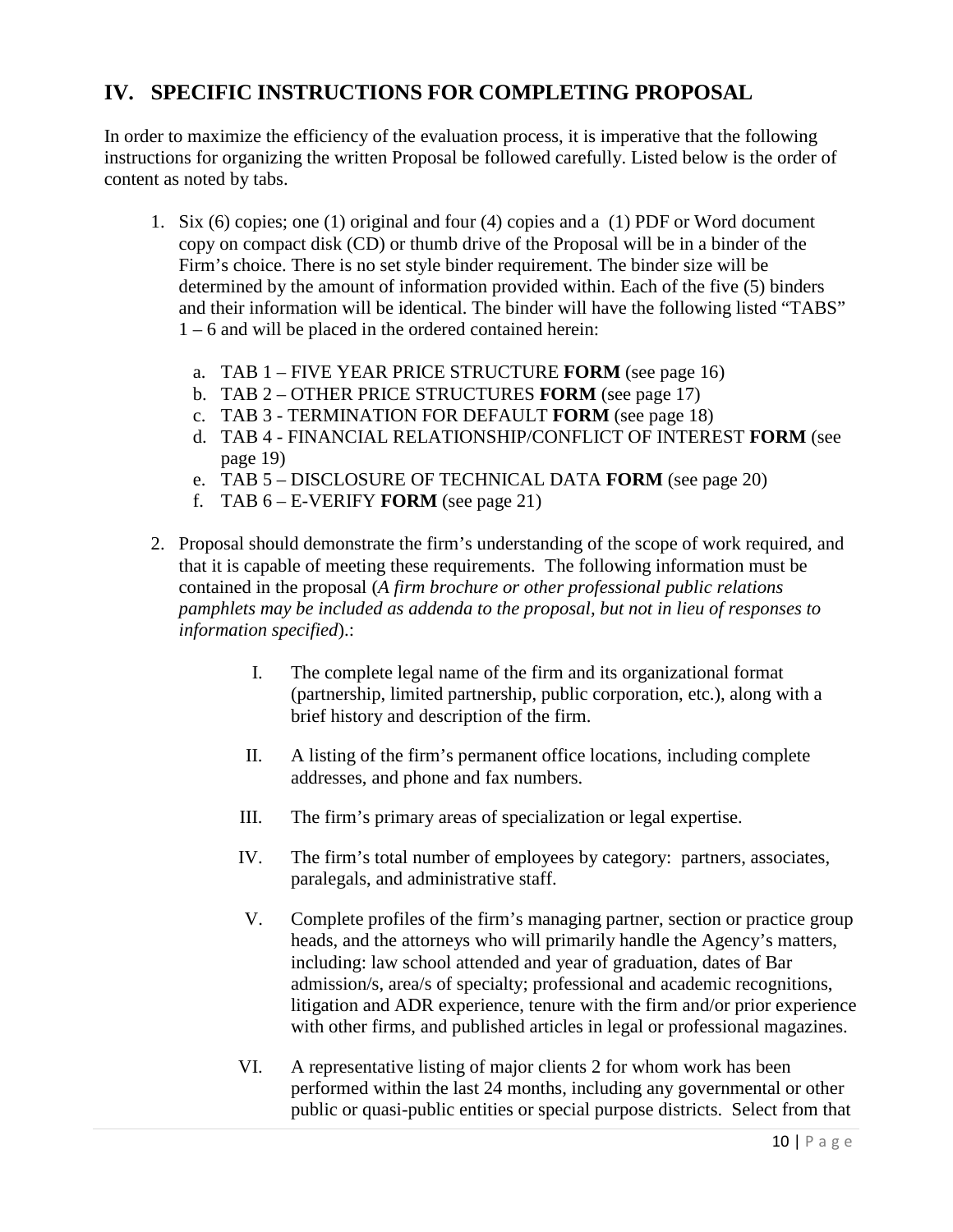list at least 4 clients whom this Agency may contact for a reference, and include the client name, address, phone number, and the name and contact information of a person there who can fully discuss that client's relationship with you.

- VII. The firm's rating in Martindale-Hubbell and/or listings in any other recognized legal or professional listings.
- VIII. The identity of the senior partner or principal who will have ultimate accountability for the legal services provided and fees charged to The District. The identity of the Attorney who will dedicated to the Districts services.
	- IX. Available office technology such as computer hardware and software, online capabilities, and access to legal research, and business information sources.
	- X. Hourly rate(s): State the hourly rate to be charged for professional services for the first year of the agreement and each subsequent renewal year of the agreement. This should include the services of the senior partner or principle attorney assigned to The District's account, as well as the services of other firm members, associates, paralegals or legal assistants, and interns.
	- XI. Pursuant to the requirements of the Rules of Professional Conduct, provide a description of the firm's procedures for ensuring that a conflict of interest does not exist, and its procedures for resolving a conflict that does arise. Include copies of any documents used by the firm when seeking to obtain a waiver of a conflict from clients, former clients, or prospective clients.
- XII. TAB 1 FIVE YEAR PRICE STRUCTURE **FORM**: (Self-Explanatory)
- XIII. TAB 2 OTHER PRICE STRUCTURES **FORM**: A listing of any items such as letters, phone calls or other types of services generating a cost to the District and not included in the Five Year Price Structure on page 16. Show a formula or explanation on how these additional costs will be determined and billed to the District.
- XIV. TAB 3 TERMINATION FOR DEFAULT **FORM** (Self-Explanatory)
- XV. TAB 4 FINANCIAL RELATIONSHIP **FORM** (Self-Explanatory)
- XVI. TAB 5 DISCLOSURE OF TECHNICAL DATA **FORM** (Self-Explanatory)
- XVII. TAB 6 E-VERIFY **FORM** (Self Explanatory)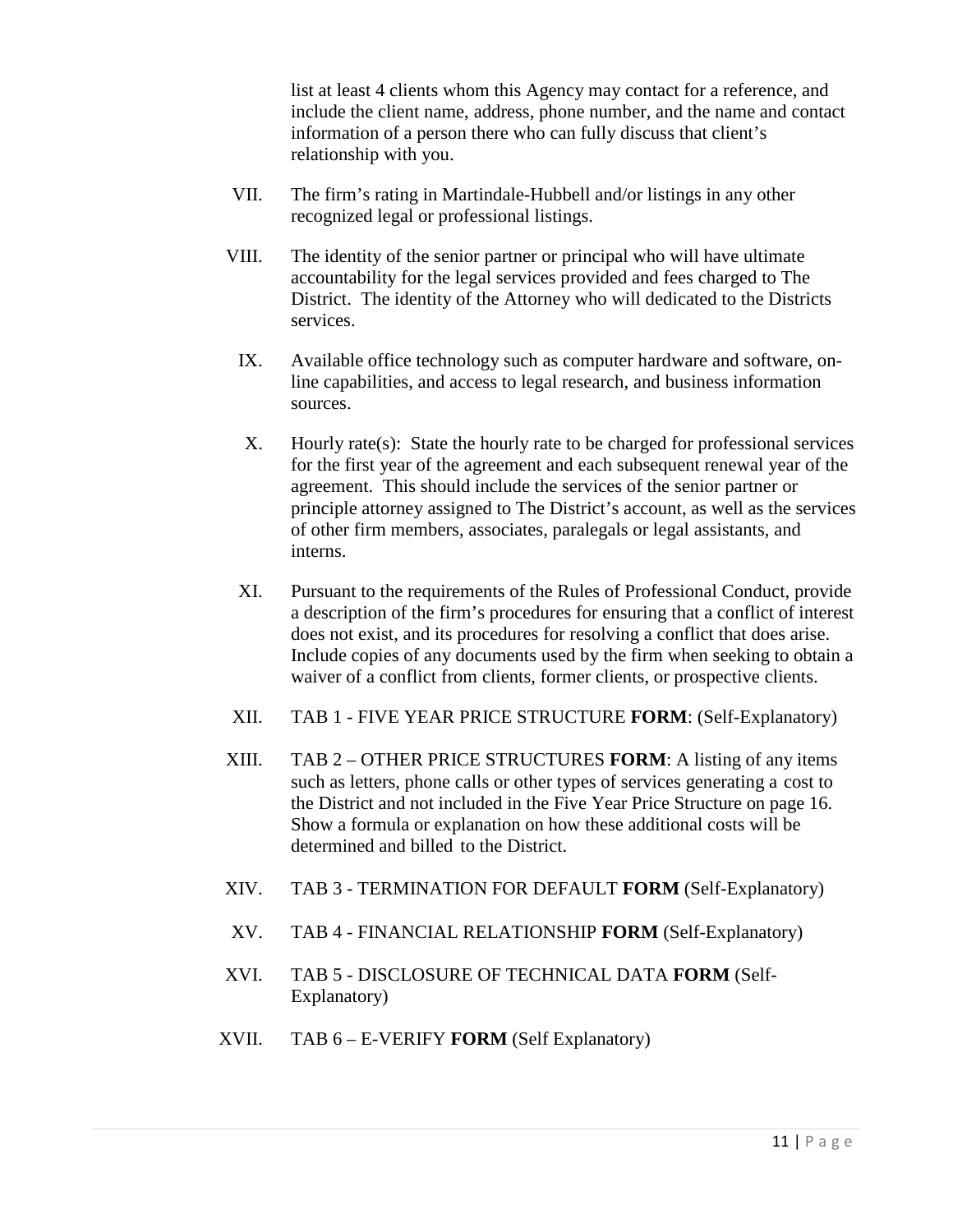# **V. EVALUATION COMMITTEE**

**The District will select an Evaluation Committee which will consist of District representatives and any outside experts the District considers necessary to evaluate the Proposals.** A review committee will evaluate all responses to this RFQ. From this review, the committee may select a Firm(s) solely on the basis of submittals, or may additionally identify a short list of individual or team candidates for possible interviews. The committee may contact any or all respondents to clarify submitted information. The evaluation criteria will be included in this process.

Upon selection of a firm, the District will negotiate a scope of services and other terms and conditions of an agreement with the selected firm. If such negotiations are not successful, the District reserves the right to begin negotiations with other respondents. Respondents whose qualifications are not accepted will be notified as soon as practical.

#### **Selection Criteria**

The Selection Committee will select the consultant team(s) or individuals that most closely satisfy the criteria listed below.

- 1. Successful completion of work of similar scope within the last five (5) years.
- 2. Demonstrated experience and technical competence of the Firm(s) or individuals relative to the task requirements outlined within the Scope of Work.
- 3. Capacity of the Firm to provide the full range skills needed.
- 4. Demonstrated understanding of complex projects and partnerships.
- 5. Overall approach to the Scope of Work and evidence of the Firm's ability to generate creative solutions for the proposed deliverables identified that will achieve the District's proposed evaluation criteria.
- 6. Any other relevant information offered or discovered during the evaluation process.

### **VI. INTERVIEWS**

The Evaluation Committee will select approximately 3 (Three) to 5 (Five) Firms that provided the most advantageous Proposals to the District as outlined in this RFP as determined by the District in it's sole and absolute discretion. Those Firms selected will be interviewed by the Evaluation Committee for the final evaluation process. It will be the sole discretion of the Evaluation Committee and the District as to which Firms are selected. Those interviews will begin the week of January 11, 2016. The Evaluation Committee will use some or all of the items listed below and others as they deemed appropriate:

1. The Firm's responsiveness of the Proposal in clearly stating and understanding the scope of work, and in meeting the requirements and specification of the RFP. The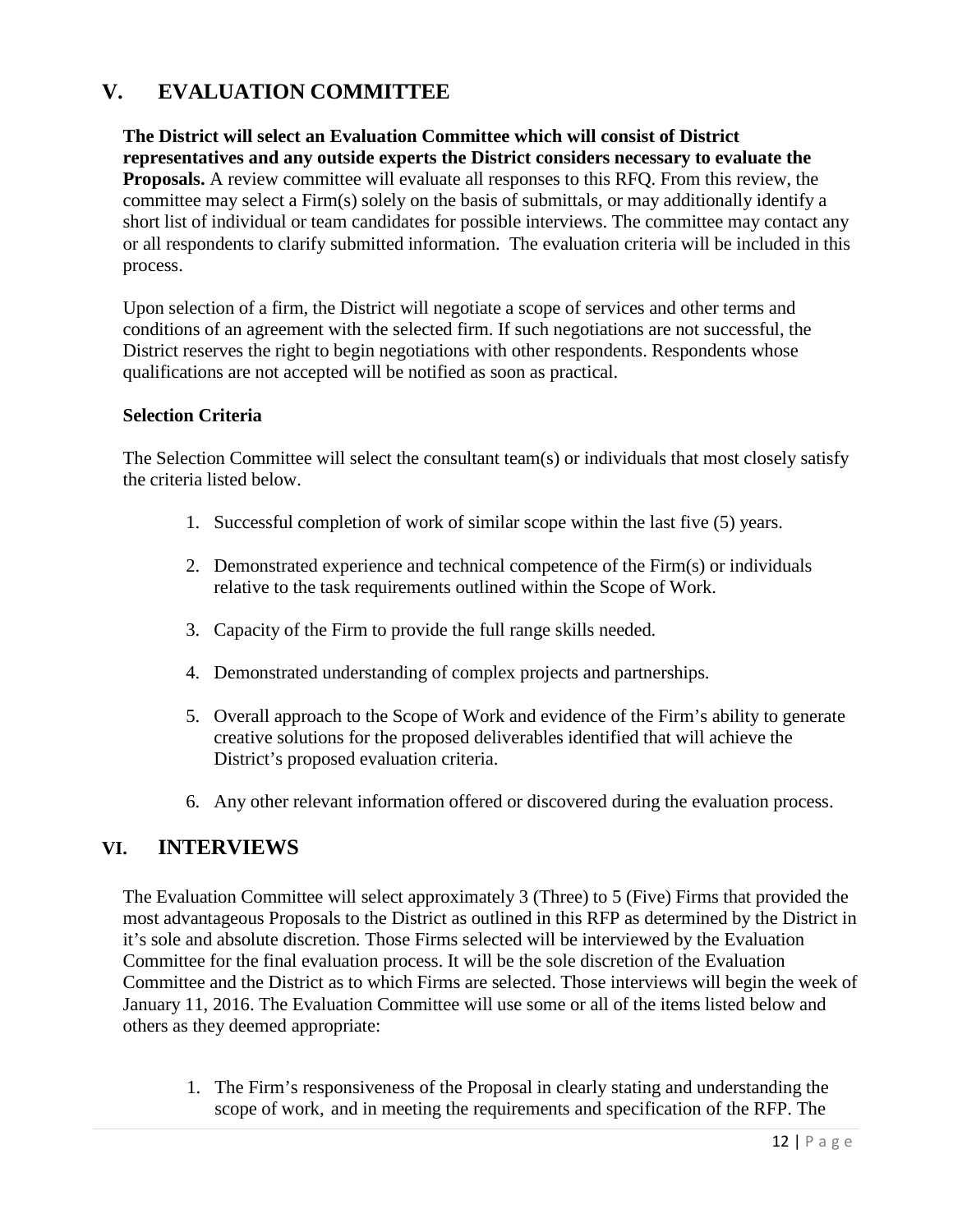Firm consistently addressed the services requested in the RFP. Proposal contained a comprehensive statement of understanding of the work to be performed.

- 2. The Firm appears qualified to perform the work requested, as evidenced by: recent similar legal experience; registration, licensure, and permits are in compliance; has staff experienced at providing legal services to governmental agencies; is licensed and insured and is a member in good standing with The Missouri Bar Association.
- 3. Previous experience of the Firm in general as well as that of the individual(s) assigned to work with the District appear qualified and available to perform the work requested. The relationship of staff to the District is free of conflicts of interest. Education, training and experience is extensive.
- 4. Résumés.
- 5. The Firm appears to have the ability to respond in a timely manner to the District's request for assistance and advice.
- 6. Qualifications of the Firm, financial and otherwise, to provide the District with the services for the required period of time; to provide appropriate staffing; to provide necessary resources; and a history of demonstrated competence.
- 7. District's assessment of the Firm's abilities to meet and satisfy the needs of the District, taking into consideration additional services or expertise offered that exceed the requirements, or the Firm's inability to meet some of the requirements of the specifications.
- 8. Relevancy to the District and appropriateness of the Firm's affiliations, professional memberships, professional and staff training programs, publications and other contributions.
- 9. The Firm provided quality references.
- 10. The Firm has the best interest of the District in mind.
- 11. The Firm has experience with parks and recreation districts or other government entities.
- 12. The Firm appears to be able to offer a full array of legal services on an ongoing basis.
- 13. The Firm has adequate staff. Firm has been at its current location for at least three years.
- 14. The Firm has identified the attorney(s) who will be dedicated to the District services.
- 15. The method used to formulate the cost to perform legal services appears reasonable.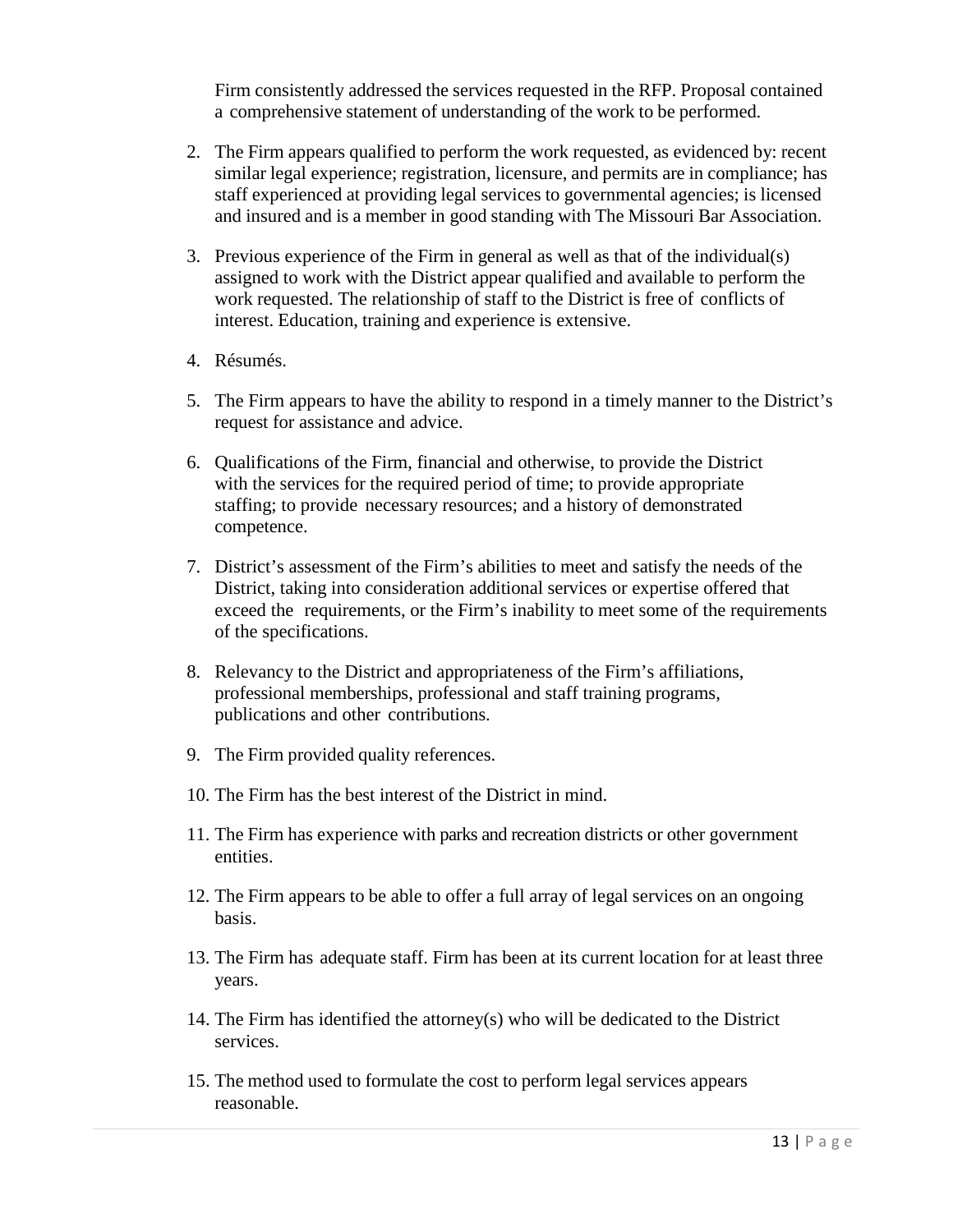16. All cost parameters.

### **VII. AWARD**

- 1. Award will not be made based solely on price alone, rather what the District best believes will best promote the public interest, taking into consideration the qualifications of the Firm; responsiveness of the interview process; meeting the requirements and specifications; contractual requirements and any additional specific criteria as deemed pertinent by the District. Only the District is in a position to determine its own best interest; therefore, the District shall be the sole judge in determining the quality and appropriateness of the services proposed.
- 2. The District's decision shall be final.
- 3. The District reserves the right to make awards at any time within ninety (90) days after the date of the opening, during which period proposals may not be withdrawn unless authorized by the District.

### **VIII. CONTRACT**

- 1. The issuance of a formal contract to the successful Firm will be considered sufficient notice of acceptance of contract. This contract shall bind the Firm to furnish and deliver goods or services at the prices specified in, and in accordance with the conditions of, this RFP. If the Firm will require the District to sign an additional contract, then a copy of the contract MUST be included with the proposal. In the event of a conflict between the requirements of this RFP and the proposed contract, the terms and conditions of the RFP will take precedence.
- 2. Non-performance of contract will give sufficient cause for the District to cancel the contract. Non-performance shall be construed to include, but is not restricted to, failure of successful Firm to deliver in the time specified, or in the manner required. Cancellation of contract for any reason may result in the removal for an indeterminate time of the successful Firm's name from the vendor list on future proposals.
- 3. Each Firm shall retain all books, accounts, reports, files and other records relating to the acquisition and performance of the contract for a period of five (5) years after completion of the contract. This requirement includes any subcontractors.
- 4. The District may, by written notice to the Firm, immediately terminate this contract if the District determines that employment or gratuity was offered or made by the Firm or a representative of the Firm to any officer or employee of the District for the purpose of influencing the outcome of the procurement or securing the contract, an amendment to the contract, or favorable treatment concerning the contract, including the making of any determination or decision about contract performance.
- 5. Any contract entered into as a result of this solicitation is for the convenience of the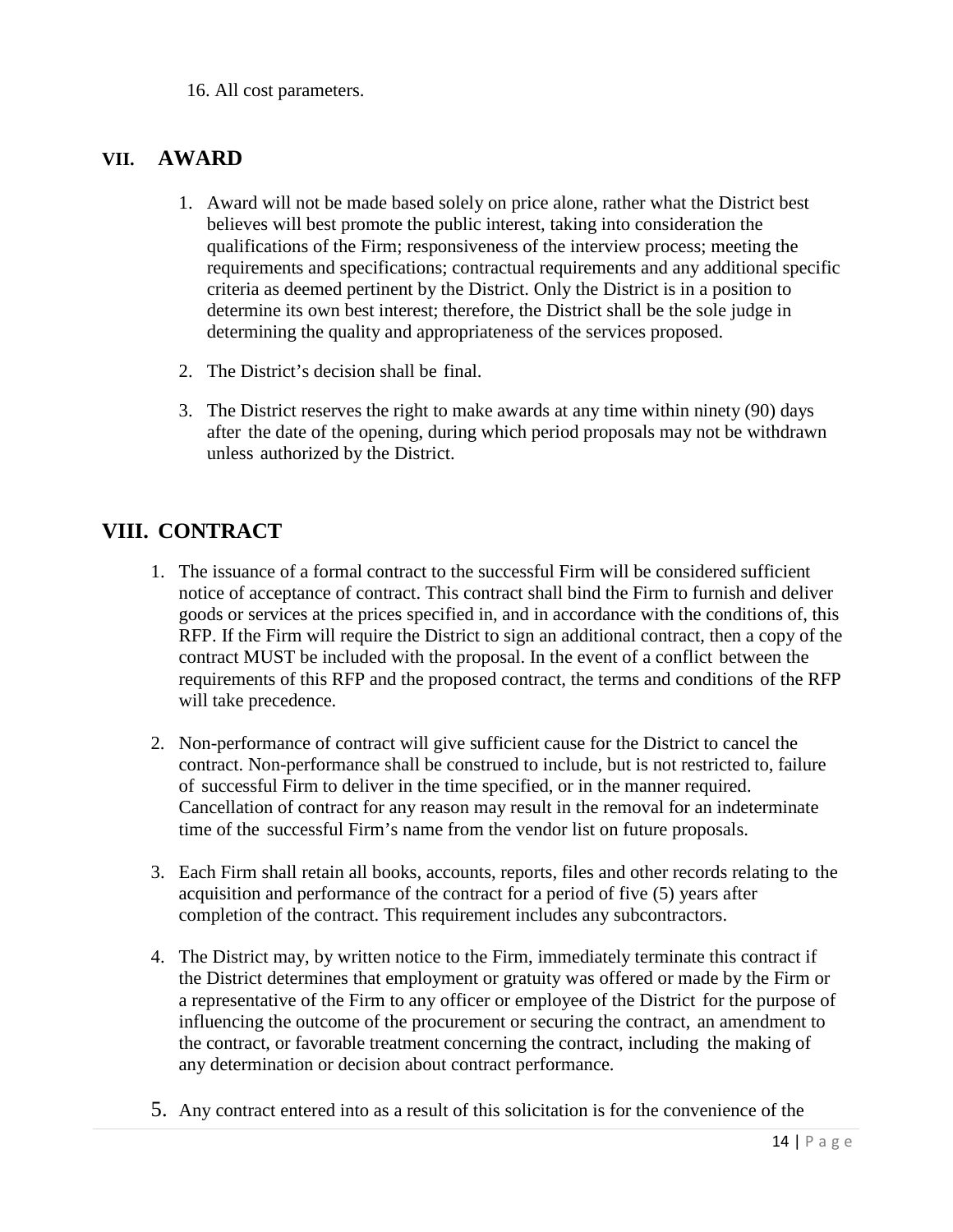District and as such, may be terminated without default by the District by providing a written thirty (30) day notice of termination.

# **IX. PAYMENTS**

- 1. The Great Rivers Greenway District will pay for professional services on the basis of an hourly rate as provided by the RFP agreement. All other expenses incurred in representation of the District by the Firm will be reimbursed on a cost formula basis or paid direct (e.g., deposition or expert witness fees.)
- 2. Payment will be made only after submission of proper invoices as required by the District and within applicable state law. The invoice must identify the nature of the services performed, hours worked at contract rates and individuals performing the services.
- 3. Payment of any invoice shall not preclude the District from making claim for adjustment on any item or service found not to have been in accordance with general conditions and specifications.
- 4. Regular accounting and billing for services and expenses shall be required.
- 5. Invoices will be submitted on a Monthly basis.
- 6. The District will not cover for following expenses: copying, printing, postage, mileage, double teaming, ramp up time and interoffice conferences.

### X. **OTHER**

- 1. The successful Firm shall not be held responsible for any losses resulting if the fulfillment of the terms of the contract shall be delayed or prevented by wars, acts of public enemy's strikes, fires, floods, acts of God or any other acts not within the control of the successful Firm and which by the exercise of reasonable diligence the Firm is unable to prevent.
- 2. Unless otherwise provided for in the specific instructions or specifications, it is mutually understood and agreed that the successful Firm shall not assign, transfer, convey, sublet or otherwise dispose of this contract or his right, title or interest therein without prior written approval of the District.
- 3. Periods of time, stated as number of days, shall be in calendar days.
- 4. Firm shall provide the required Certificate(s) of Insurance within ten (10) days of contract award notification.
- 5. After the award of this contract, Public Inspection of Proposals, under the specifications of the RFP may be viewed by appointment only. Contact Hilary Smith, 314-932-4908 to schedule an appointment.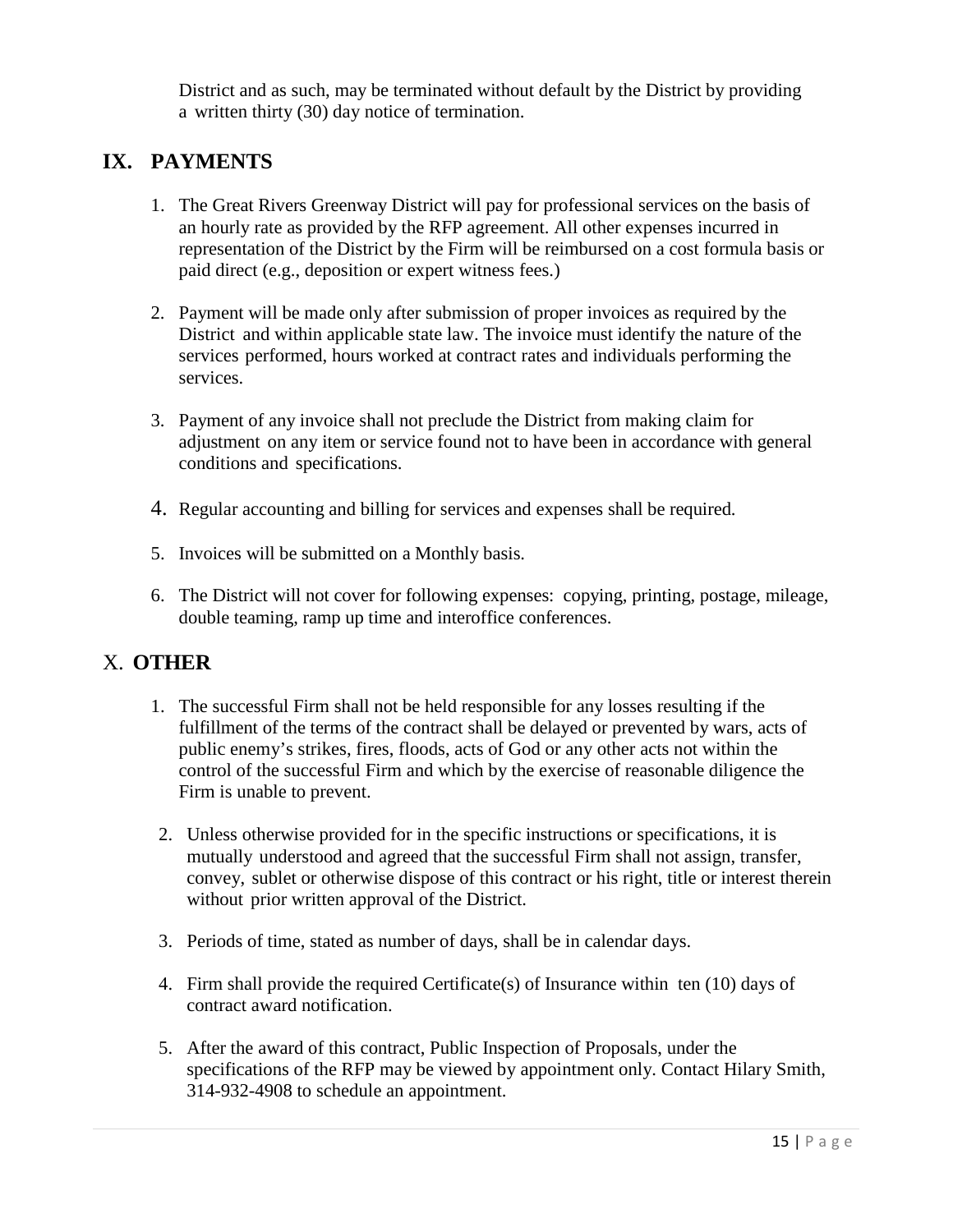# **TAB 1: FIVE YEAR PRICE STRUCTURE FORM**

The schedule of professional fees and expenses must be completed. The nature and cost of special services not outlined in the table below must be described and disclosed as separate components of the total price. State price for engagement and whether prices are firm.

| Year One (1) FIRM<br><b>PRICES</b>    | <b>Hourly</b><br>Rate | Year Two (2)                     | <b>Hourly</b><br>Rate |
|---------------------------------------|-----------------------|----------------------------------|-----------------------|
| Partner                               |                       | Partner                          |                       |
| Associate                             |                       | Associate                        |                       |
| Paralegal                             |                       | Paralegal                        |                       |
| Clerical & Typing $&$<br>Reproduction |                       | Clerical & Typing & Reproduction |                       |
| Research                              |                       | Research                         |                       |
| Counsel                               |                       | Counsel                          |                       |
| Other (Specify)                       |                       | Other (Specify)                  |                       |
| Year Three (3)                        | <b>Hourly</b><br>Rate | Year Four (4)                    | <b>Hourly</b><br>Rate |
| Partner                               |                       | Partner                          |                       |
| Associate                             |                       | Associate                        |                       |
| Paralegal                             |                       | Paralegal                        |                       |
| Clerical & Typing &<br>Reproduction   |                       | Clerical & Typing & Reproduction |                       |
| Research                              |                       | Research                         |                       |
| Counsel                               |                       | Counsel                          |                       |
| Other (Specify)                       |                       | Other (Specify)                  |                       |
| Year Five (5)                         | <b>Hourly</b><br>Rate |                                  |                       |
| Partner                               |                       |                                  |                       |
| Associate                             |                       |                                  |                       |
| Paralegal                             |                       |                                  |                       |
| Clerical & Typing &<br>Reproduction   |                       |                                  |                       |
| Research                              |                       |                                  |                       |
| Counsel                               |                       |                                  |                       |
| Other (Specify)                       |                       |                                  |                       |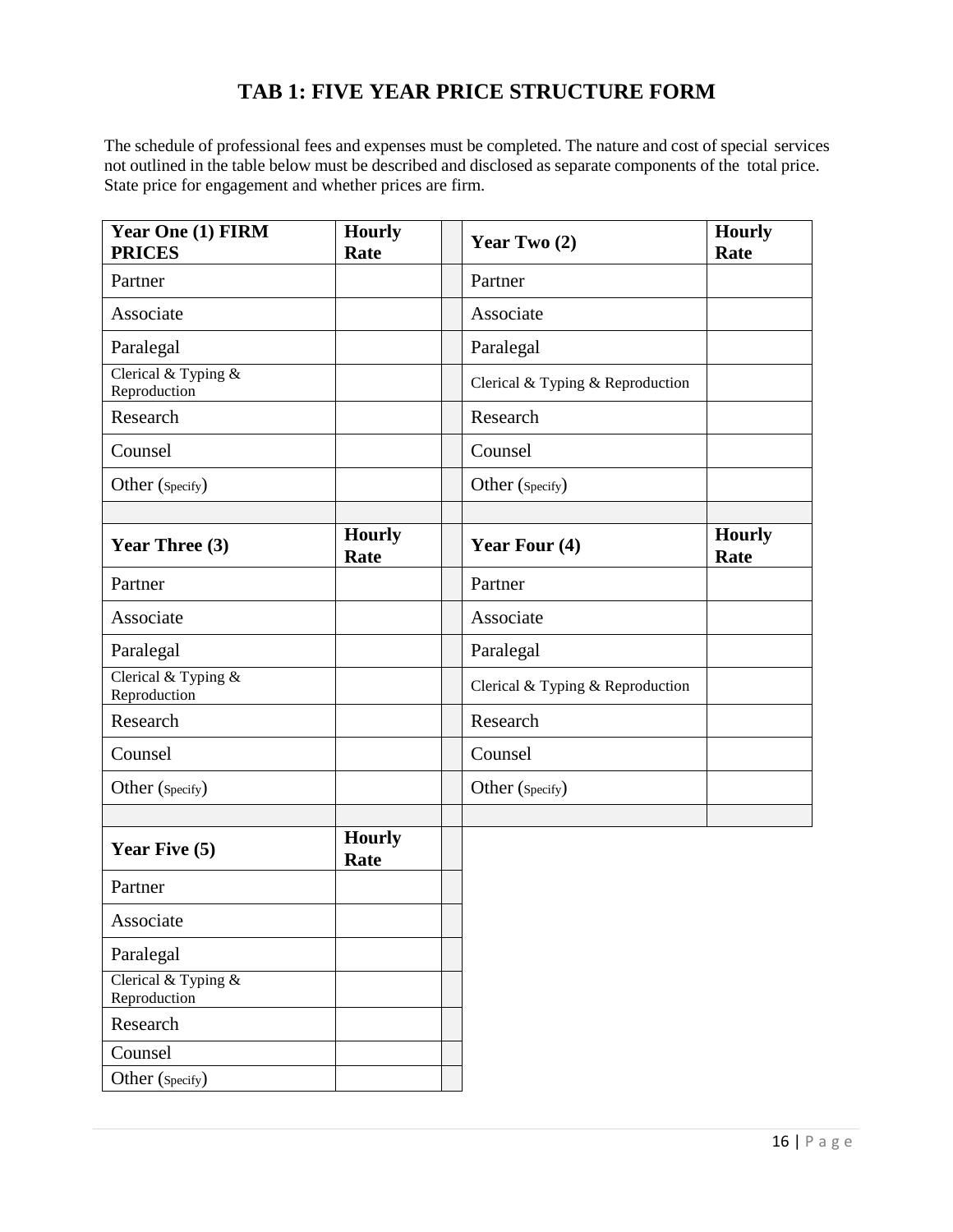### **TAB 2: OTHER PRICE STRUCTURES FORM**

List of any items such as letters, phone calls or other types of services generating a cost to the District and not included in the Five Year Price Structure on page 20 including process for billable time, work authorization and addressing conflicts. *The District will not cover for following expenses: copying, printing, postage, mileage, double teaming, ramp up time and interoffice conferences.* Show a formula or explanation on how these additional costs will be determined and billed to the District.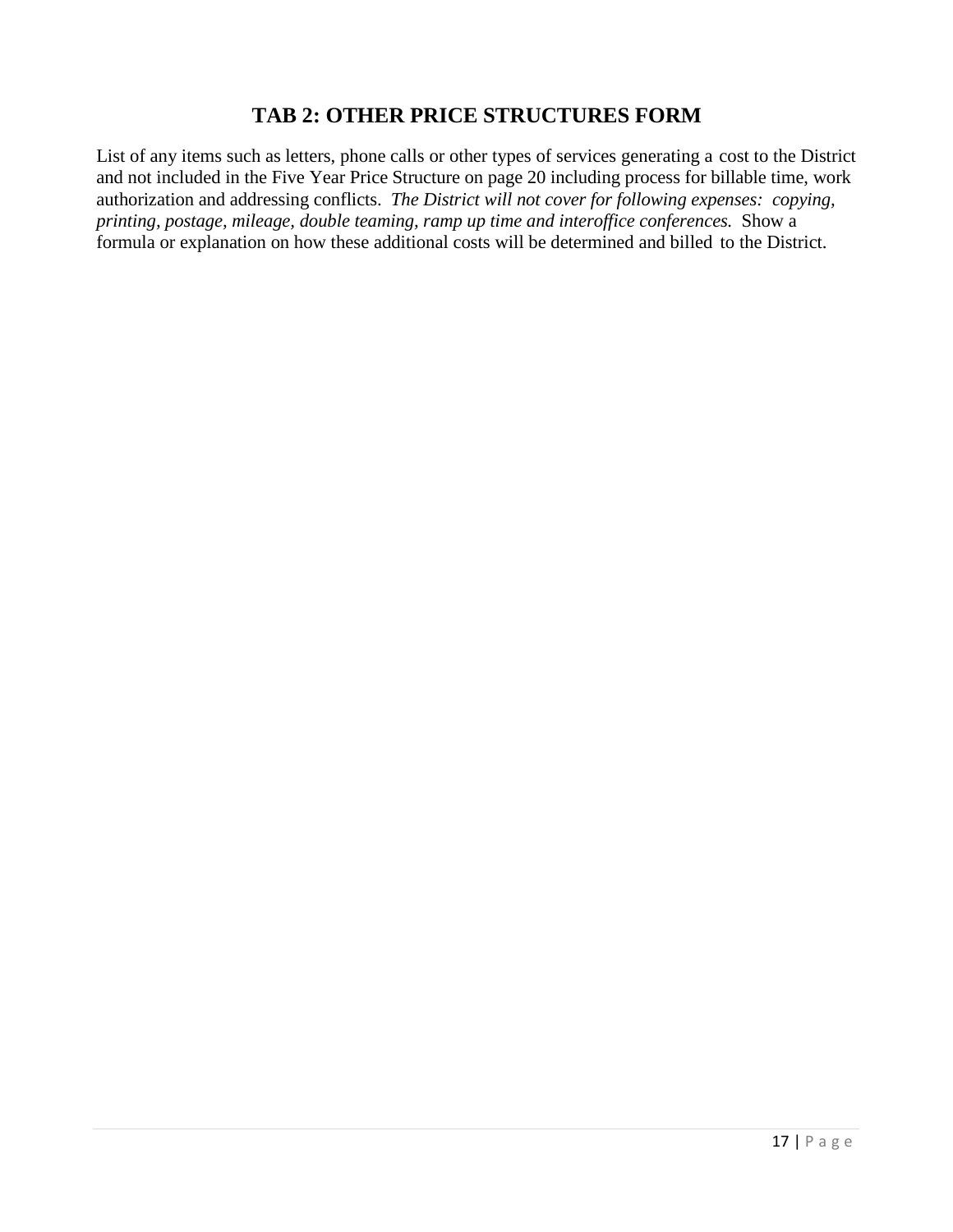## **TAB 3: TERMINATION FOR DEFAULT FORM**

All contracts terminated for default within the last five (5) years should be noted below. Termination for default is defined as notice to stop performance due to Firm's non-performance or poor performance. Submit full details of all terminations for default experienced. The District will evaluate the facts and may at its sole discretion reject the Firm's Proposal if the facts discovered indicate that the completion of contract resulting from this RFP may be jeopardized by selection of the Firm. If the Firm has experienced no such terminations for default in the past five (5) years, so indicate.

### **TERMINATED CONTRACTS WITHIN THE LAST FIVE (5) YEARS.**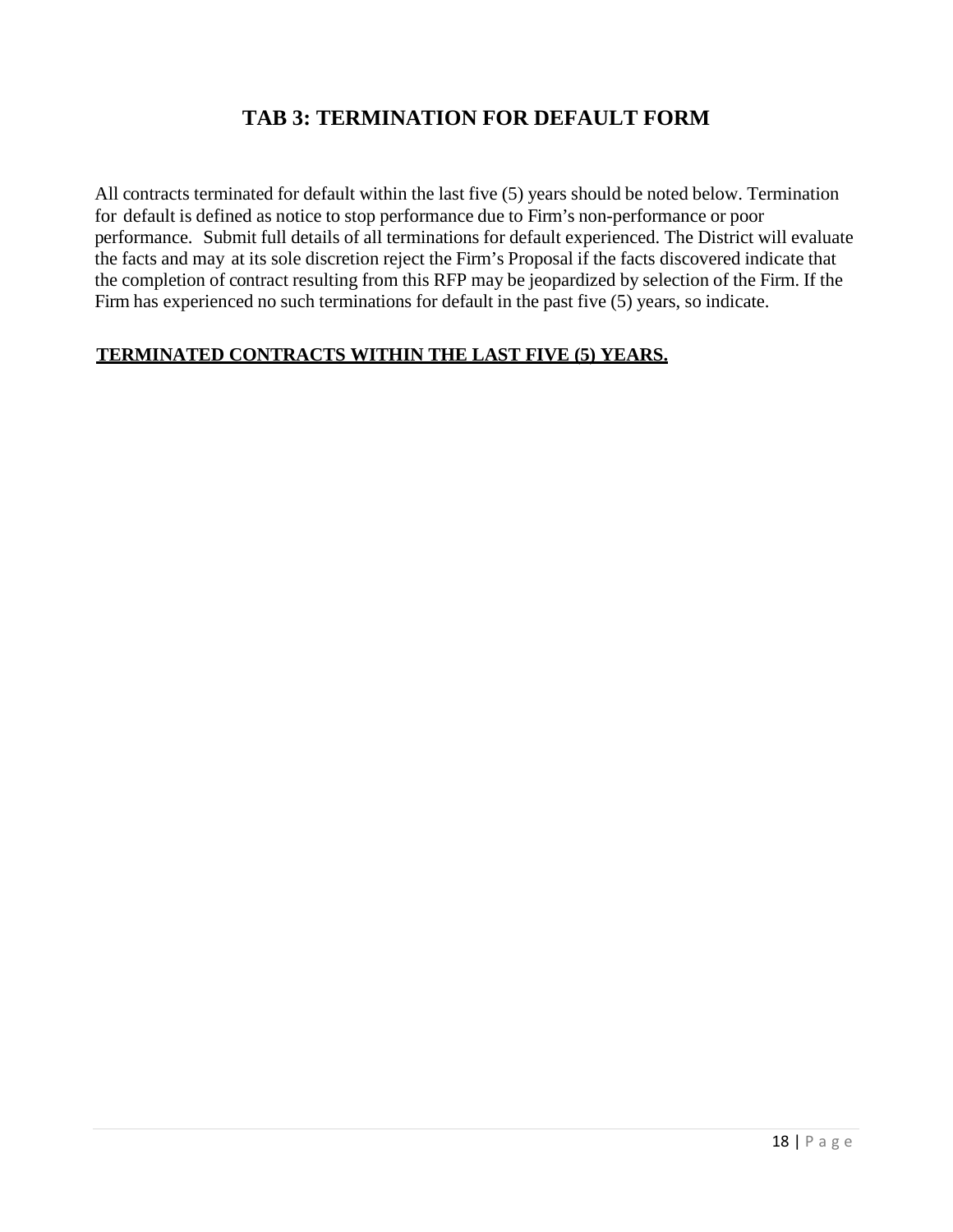### **TAB 4: FINANCIAL RELATIONSHIP AND CONFLICT OF INTEREST FORM**

The successful firm shall not have conflicts of interest as to revenues derived from the results of transactions made on behalf of the Great Rivers Greenway District. No salaried officer or employee of the District and no member of the Board of Directors shall have a financial interest, direct or indirect, in this contract. A violation of this provision renders the contract void. The Firm further covenants that in the performance of this contract no person having such interest shall be employed to work on legal matters concerning the Great Rivers Greenway District. The Firm should list and describe any prior or ongoing engagements or professional relationships that would constitute a potential conflict of interest, together with a statement explaining why such relationships do not constitute a conflict of interest. The Firm covenants and agrees that officers, employees, and subcontractors will have no interest, including personal financial interest, and will acquire no interest, either directly or indirectly, that will conflict in any manner with the performance of the services called for under this RFP. List names and explain any financial relationships as mentioned:

#### **OR**

By signing this Firm Identification Form, the Firm certifies that there are no "PARTIES OF INTEREST" or "CONFLICTS OF INTEREST", as defined by state and/or federal regulations, existing between the Firm and the District or any of its employees, agents or Board of Directors members.

**Printed Name**

**Authorized Signature Date**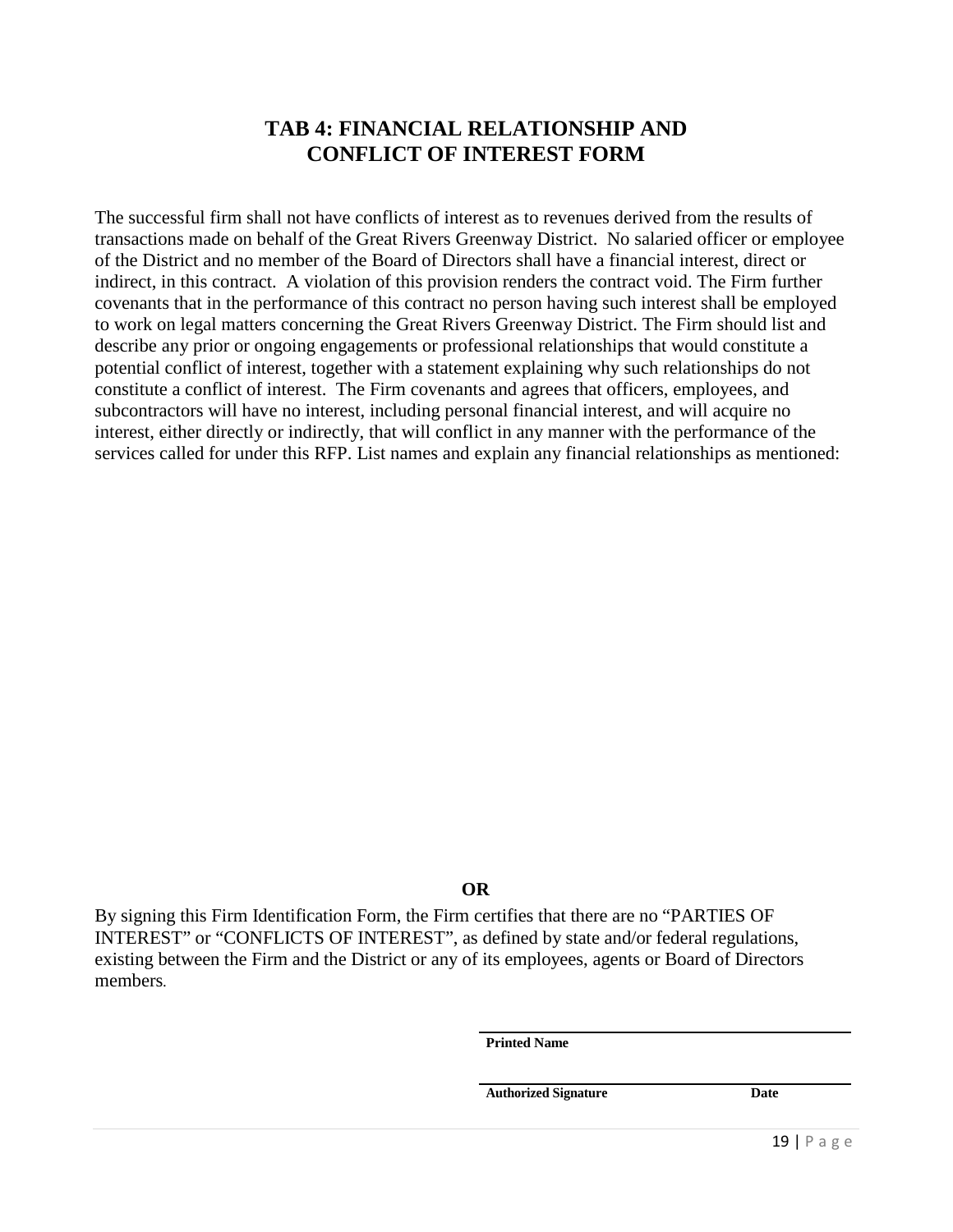## **TAB 5: DISCLOUSURE OF TECHNICAL DATA FORM**

Proposals may contain data that the Firm does not want used or disclosed for any purpose other than evaluation of the Proposal. The use and disclosure of such data may be so restricted, if the following is provided in the RFP:

**"Technical data contained on pages and in this Proposal furnished in connection with the Request for Proposal of the Great Rivers Greenway District shall not be used nor disclosed except for evaluation purposes, provided that, if a Contract is awarded to this Firm as a result of or in connection with the submission of this Proposal, Great Rivers Greenway District shall have the right to use or disclose technical data to substantiate the award of a Contract."**

The above restriction does not limit the District's rights to use or disclose without the Firm's permission any technical data obtained independently from another source. Proposals shall not contain any restrictive language different from the above legend. Proposals submitted with restrictive legends or statements which differ from the above will be treated under the terms of the above legend. The District assumes no liability for disclosure or use of unmarked technical data and may use or disclose the data for any purpose.